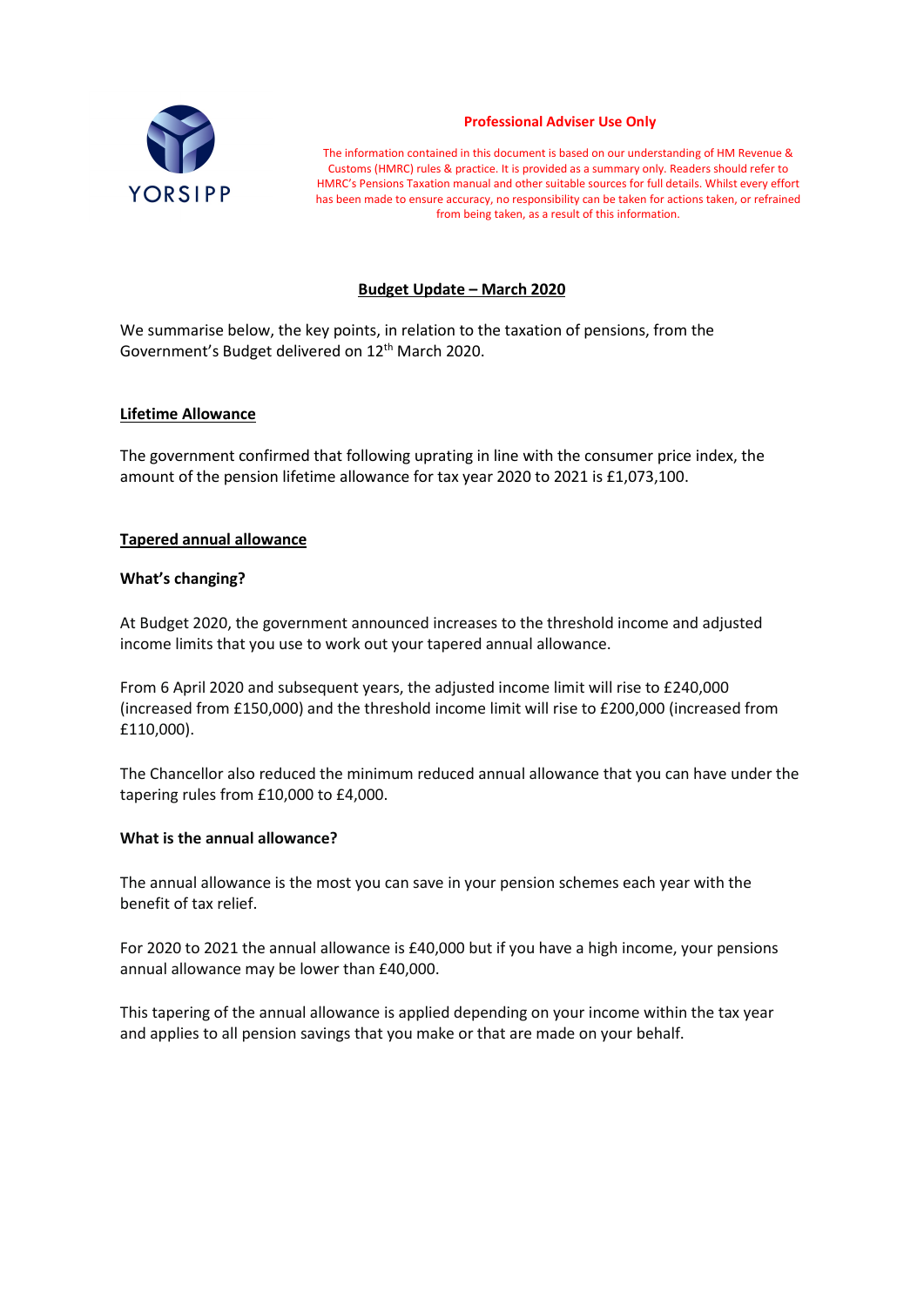## **Will the tapered annual allowance apply to me?**

To see if the taper applies to you, you'll need to work out your:

- net income in that tax year
- pension savings in that tax year
- threshold income in that tax year
- adjusted income in that tax year

From 6 April 2020, you'll have a reduced ('tapered') annual allowance if both your:

- [threshold](https://www.gov.uk/guidance/pension-schemes-work-out-your-tapered-annual-allowance#threshold) income is over £200,000 (this was previously £110,000)
- [adjusted](https://www.gov.uk/guidance/pension-schemes-work-out-your-tapered-annual-allowance#adjusted) income is over £240,000 (this was previously £150,000)

You will not be subject to the tapered annual allowance if your threshold income for that year is £200,000 or less, no matter what your adjusted income is.

### **What effect does the tapered annual allowance have on my savings?**

If you're subject to the tapered annual allowance, for every £2 your adjusted income goes over £240,000, your annual allowance for that year reduces by £1.

From 6 April 2020 the minimum that this can reduce to is a tapered annual allowance of £4,000.

### *Example 1*

For 2020 to 2021 an individual with an adjusted income of £300,000 will exceed the adjusted income limit by £60,000. The individual's annual allowance would be reduced by half of this, so by £30,000 leaving them with a tapered annual allowance of £10,000 (the standard annual allowance of £40,000 less the £30,000 reduction under the tapering rules).

# *Example 2*

For 2020 to 2021 another individual earns £330,000. Their income exceeds the adjusted income limit by £90,000. Their annual allowance should be reduced by £45,000 (the standard annual allowance of £40,000 less the £45,000 reduction under the tapering rules).

However the minimum that the annual allowance can reduce to under the tapered annual allowance rules is £4,000. So, this individual will have a tapered annual allowance of £4,000.

Do not forget though, that you can also carry forward any unused annual allowance from the previous 3 tax years and use this. Your available annual allowance is your reduced (or tapered) annual allowance plus any unused allowance from the previous 3 tax years.